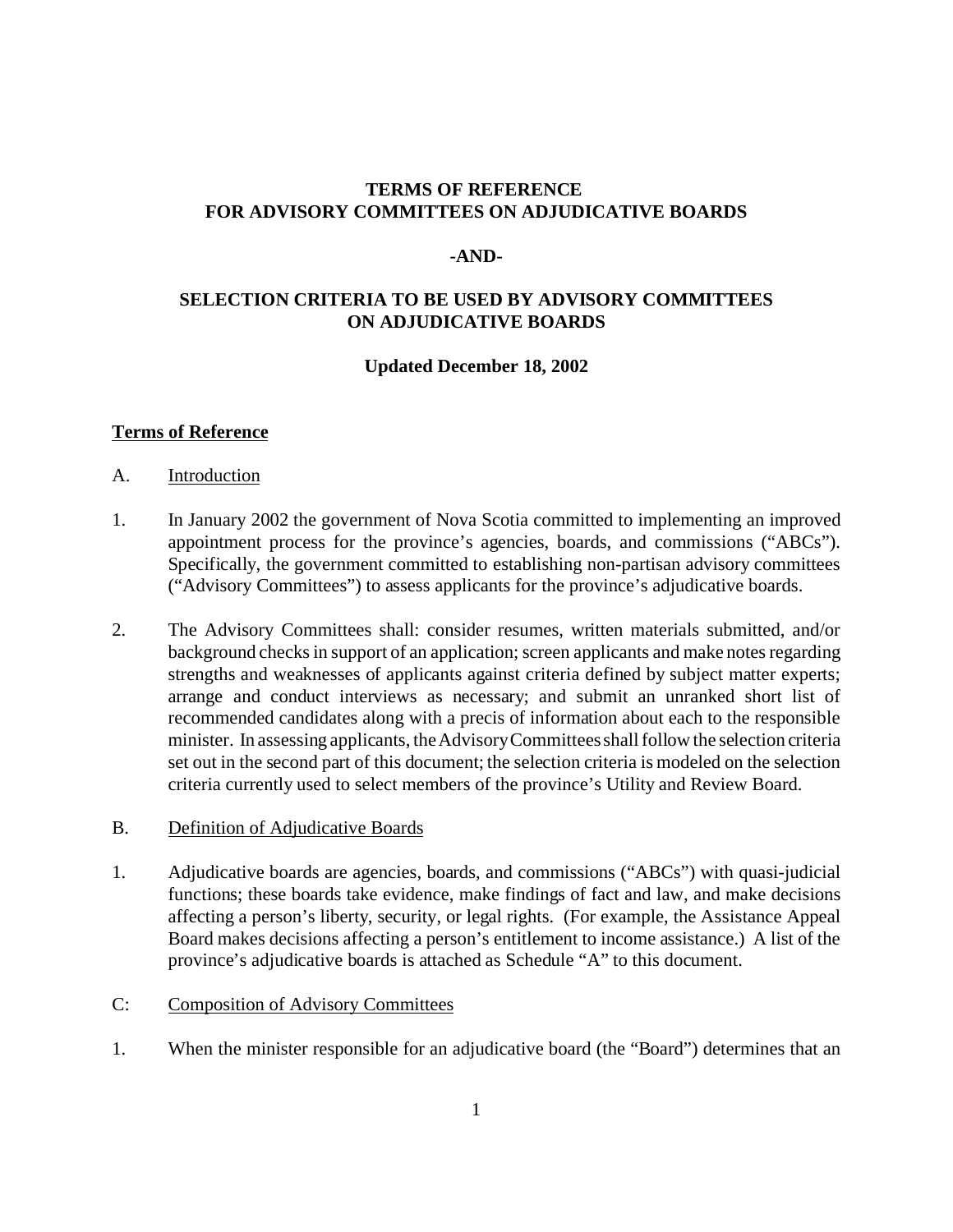appointment to the Board is desirable, the minister shall elicit the support of an Advisory Committee to review applications and make recommendations to the minister.

- 1. The Advisory Committee shall be composed of:
	- (a) A human resource professional appointed by the Commissioner of the Public Service;
	- (b) Two civil servants appointed by the minister responsible for the Board; and
	- (c) Two lay representatives appointed by the minister responsible for the Board.
- 2. The Advisory Committee members shall serve for the term of up to two years, as designated by the Public Service Commissioner.
- 3. The Advisory Committee shall be chaired by the human resource professional.
- 4. The Advisory Committee may consider or give advice on one or more competitions.
- 5. The minister responsible for the Board shall pay all reasonable out-of-pocket expenses of the Advisory Committee members, as outlined in the Management Manuals.
- D. Number of Advisory Committees
- 1. There shall be eight Advisory Committees, one for each of the following departments:

Agriculture and Fisheries;

Education;

Environment and Labour;

Health;

Justice;

Natural Resources;

Service Nova Scotia and Municipal Relations;

Community Services.

2. A department may determine that, due to the limited number of adjudicative boards within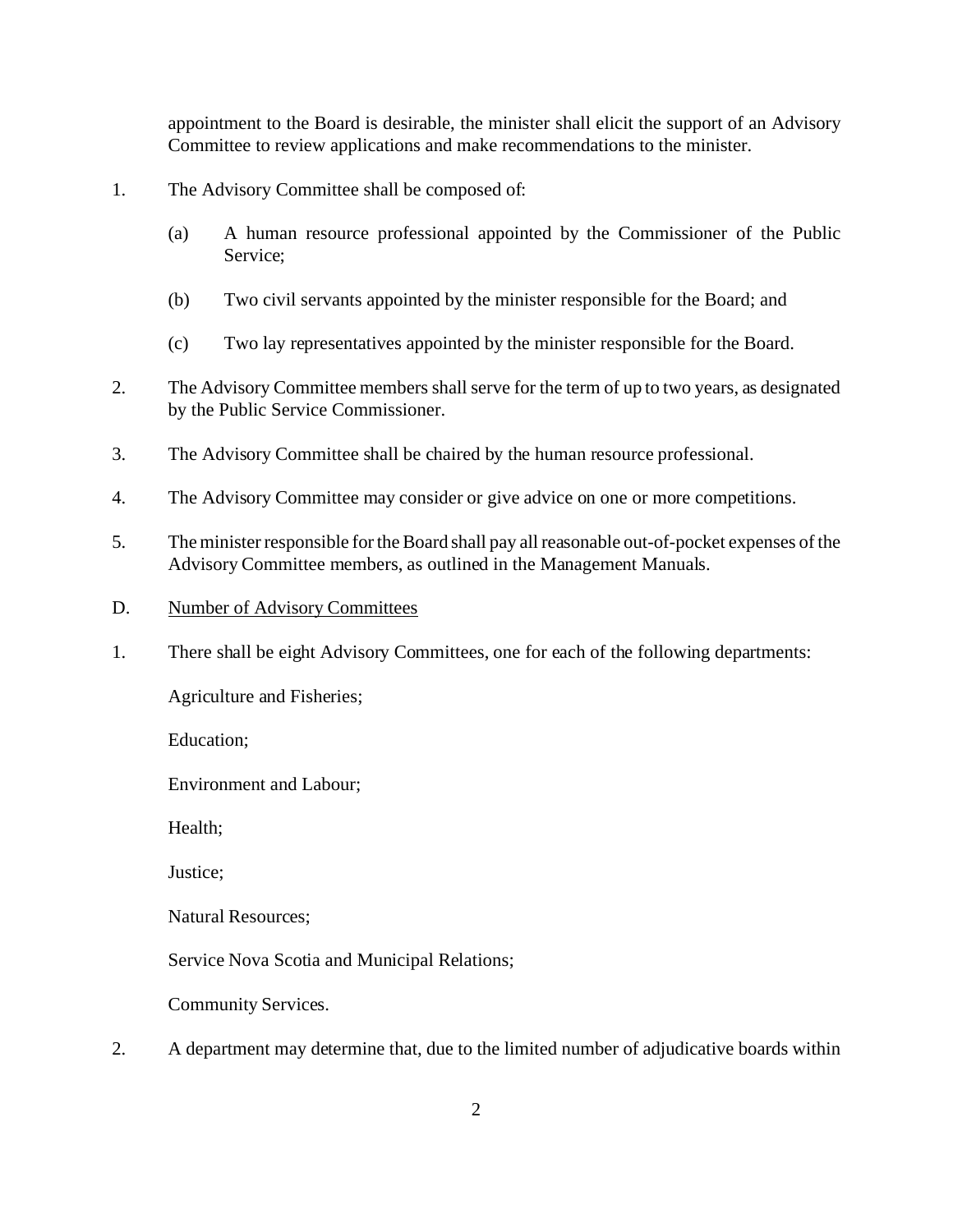its jurisdiction, it does not require its own Advisory Committee. In such a case, a department may, by agreement, transfer the responsibilities of its Advisory Committee to the active Advisory Committee of another department. Because Advisory Committees perform a human resources function and work from criteria established by subject matter experts, it would be appropriate for one Advisory Committee to review applications for multiple departments.

- E. Appointment of Advisory Committee Chairs and Civil Servant Members
- 1. The Advisory Committee Chairs shall be appointed by the Public Service Commissioner.
- 2. The Directors of the Human Resources Corporate Service Units ("CSUs") shall act as the first Chairs of the Advisory Committees.
- F. Appointments of Lay Representatives to Advisory Committees
- 1. The Chair of each Advisory Committee shall, in consultation with the civil servant members, review the applications for the position of lay representatives received by the Executive Council Office. The Chair will then provide the minister with a list of not less than six recommended candidates, in alphabetical order, for appointment as lay representatives to the Advisory Committee.
- 2. The Minister shall appoint the two lay representatives from the list of recommended candidates provided by the Chair. Where there are insufficient recommended candidates, the Chair may solicit additional applications following Human Resource best practices.
- 3. The Committee is supportive of the active recruitment of members from traditionally under represented groups. The Advisory Committee shall, where possible, reflect the diversity of the Nova Scotia population.
- G. Ongoing Responsibility for Advisory Committees
- 1. The Advisory Committee Chairs are responsible for:
	- (a) in consultation with the Executive Council Office, determining when appointments or reappointments to their Advisory Committee, and to the adjudicative boards for which they are responsible, will be required;
	- (b) ensuring that the necessary meetings of the Advisory Committee are scheduled and held;
	- (c) chairing the meetings of the Advisory Committee;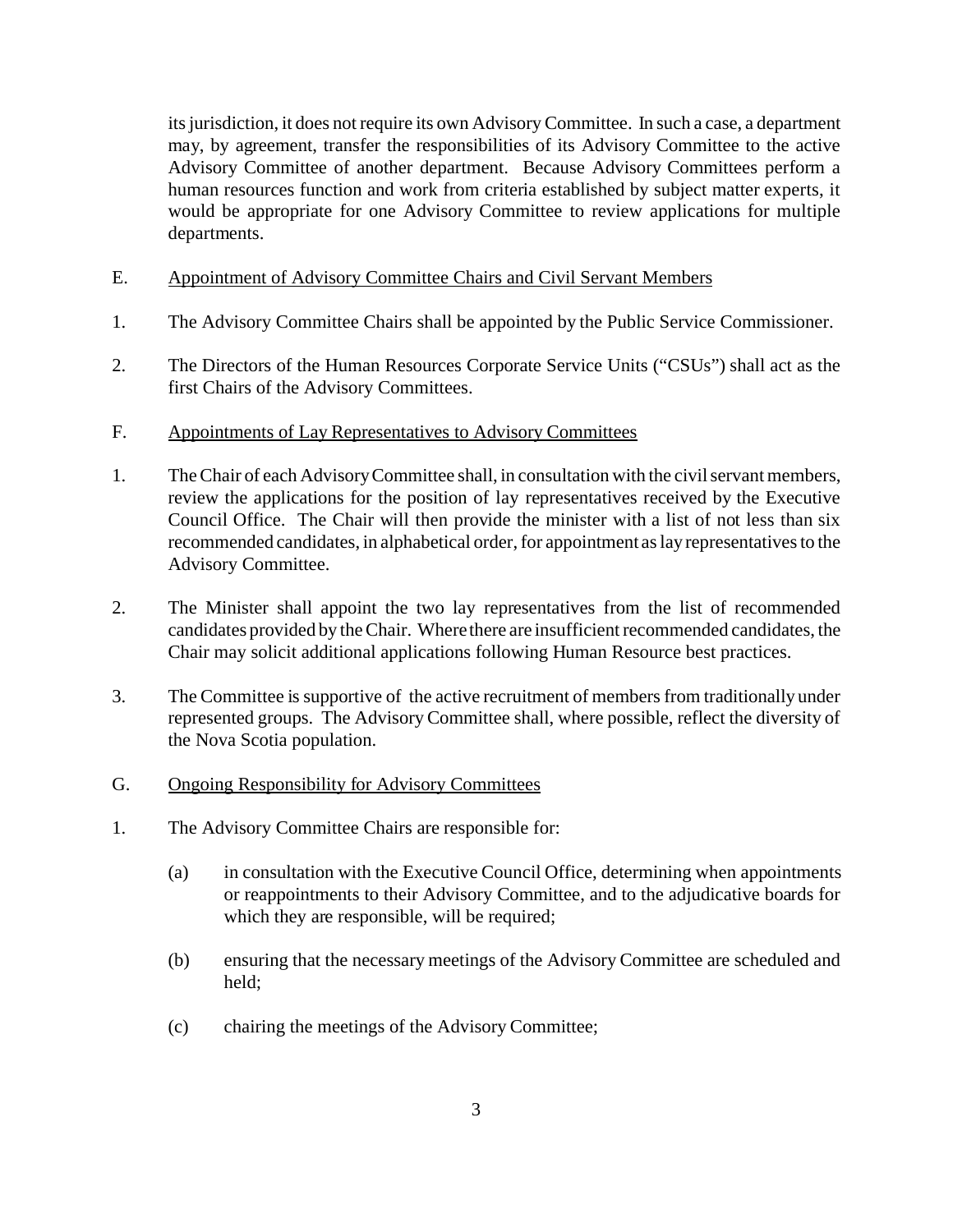- (d) using templates defined and created by the group of Advisory Committee Chairs, and working with departmental subject matter experts to define the qualifications, selection criteria, and position profiles used to screen applicants for adjudicative boards;
- (e) preparing the written submissions to the minister, setting out the short list of recommended candidates in alphabetical order, and a precis of information about each;
- (f) meeting at a regularly scheduled time with other Advisory Committee Chairs to discuss common issues, and ensure corporate consistency.

## **Selection Criteria to be used by Advisory Committees on Adjudicative Boards**

- A. Criteria to be Applied by the Committee
- 1. Each department shall maintain accurate and up-to-date position profiles for use by the Advisory Committee. These position profiles shall include a description of the Board, including its functions and goals. The position profiles shall also list any formal qualifications required (ex. engineer) and any relevant work or other experience which is required or desired. (For example, an understanding of the agriculture industry would be valuable for a candidate applying for a position on the Farm Practices Board.)
- 2. The Advisory Committee shall evaluate applicants for suitability to carry out the duties outlined in the position profiles provided by the departmental experts in evaluating applicants. The Advisory Committee shall consider the degree to which applicants meet/exceed the qualifications outlined in the position profiles.
- 3. The Advisory Committee shall, in addition to the qualifications outlined in the position profiles, use the following criteria when evaluating applicants. Applicants should have demonstrated the following in their work, volunteer, or other life experiences:
	- Respect for the essential dignity of all persons, regardless of their circumstances, and commitment to diversity and employment equity;
	- ability to apply a broad perspective on issues, and work with a team to listen to others, constructively solve problems, make objective and fair decisions, and reach consensus in a timely manner;
	- ability to deal professionally with confidential and sensitive information;
	- ability to communicate effectively and write clear and concise board reports;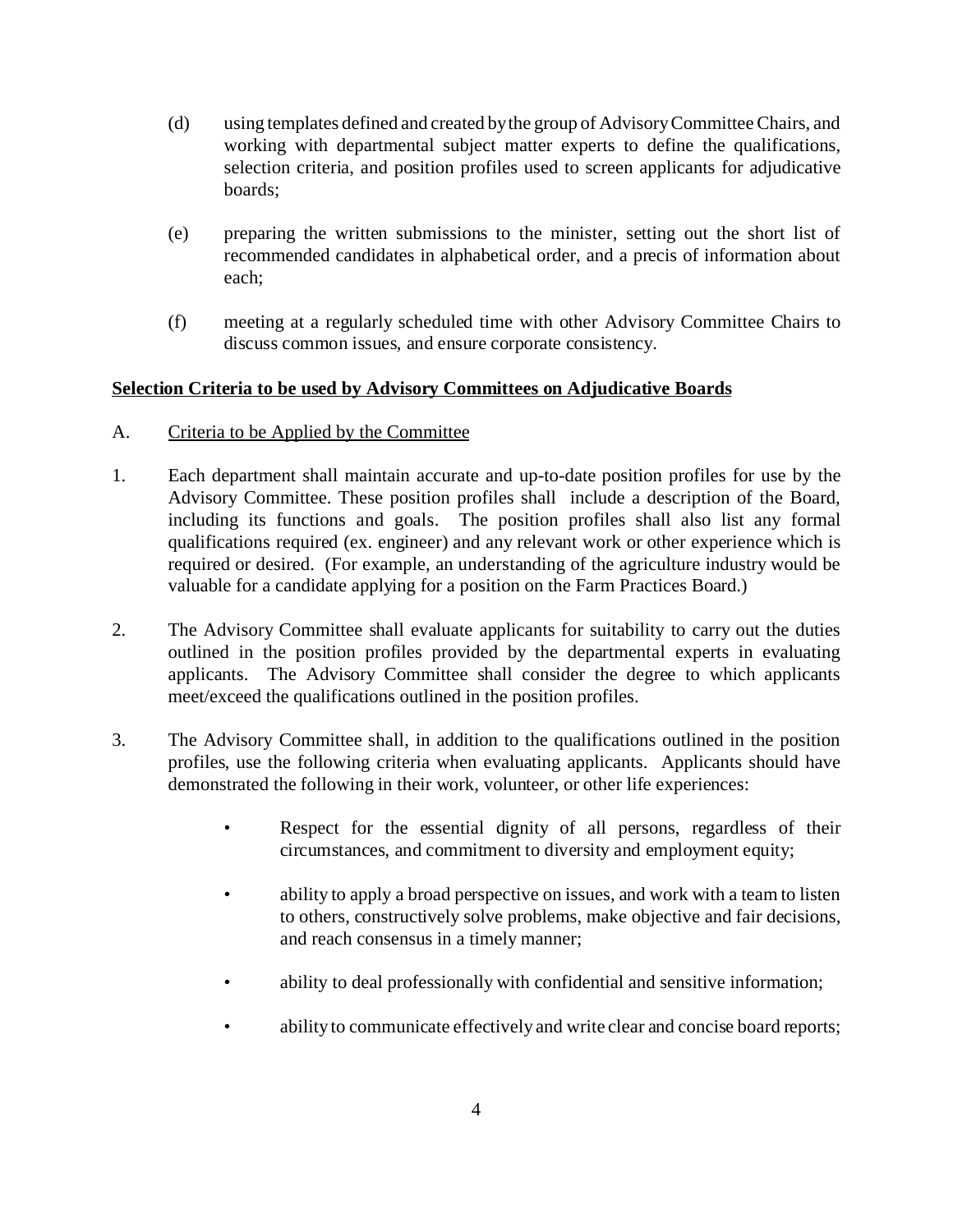- ability to commit required time and effort, and if necessary, travel;
- peer/community recognition of high ethical standards and integrity in professional and personal interactions;
- **preference**will be given to applicants with previous involvement/experience in matters related to the board's function, for example, activities where one would acquire an understanding of related issues, interests, practice, policy, legislation, and collective agreements and/or former client of program or service; this preference will not be in violation of code of conduct and conflict of interest practices;

**In addition to the above noted criteria**, any head or chair of an adjudicative board should have a proven ability, preferably as a board or meeting chairperson, in leading groups to constructively solve problems and bring about fair and consensus-based decisions.

- 4. The Advisory Committee shall also work to ensure that, when possible and appropriate, the Board's members are drawn from several different regions of the Province.
- 5. The Advisory Committee shall work to ensure that, where possible, the Board includes members of traditionally under represented groups: racially visible, persons with disabilities, aboriginal persons, and women.
- B. Selection Process
- 1. The Advisory Committee shall consider any and all written materials submitted in support of an application.
- 2. The Advisory Committee may interview applicant(s) where the Advisory Committee deems appropriate.
- 3. The Advisory Committee shall assess all applicants. Committee members may make notes regarding the strengths and weaknesses of each candidate.
- 4. The Advisory Committee shall submit to the Minister a short list of recommended candidates, in alphabetical order, with a precis of information about each.
- 5. The Advisory Committee shall recommend only qualified candidates. The short list should be restricted to the most qualified candidates, as determined by the Advisory Committee following the above criteria set out in sections above.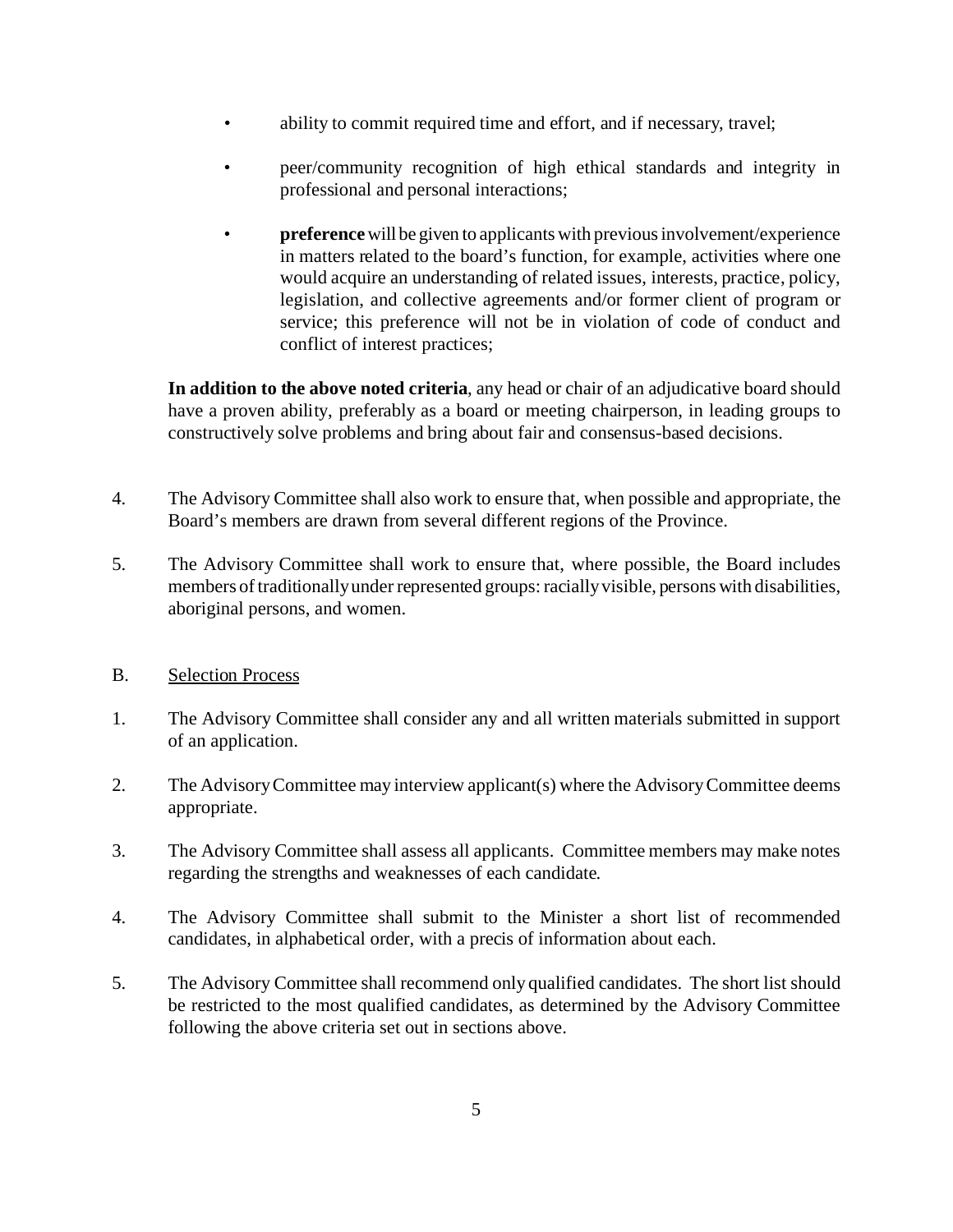- 6. The short list will normally contain not fewer than three and no more than six qualified candidates.
- 7. To ensure that the Government is given full and frank advice, the reports of the Advisory Committee will not be disclosed except to members of the Executive Council or persons preparing material for consideration by the Executive Council. All reports from the Advisory Committee will be kept strictly confidential.
- 8. The Minister when recommending an appointment to the Governor in Council will choose from the short list of candidates.
- 9. The Governor in Council has the ultimate responsibility to make appointments to adjudicative boards*.*
- C. Advertising of Vacancies
- 1. All vacancies on adjudicative boards will be advertised throughout the province and such advertisement will include reference to where position profiles and an overview of the selection process can be readily obtained. Each advertisement will indicate a closing date, after which applications will not be accepted, nor reviewed. If the closing date is missed by an applicant, the applicant is welcome to re-apply during the next round of advertisements.
- 2. The Executive Council Office, in cooperation with the Nova Scotia Human Rights Commission and the Committee of (departmental) Advisory Committee Chairs, will determine how best to communicate information regarding vacancies on adjudicative boards to Nova Scotia's aboriginal communities.